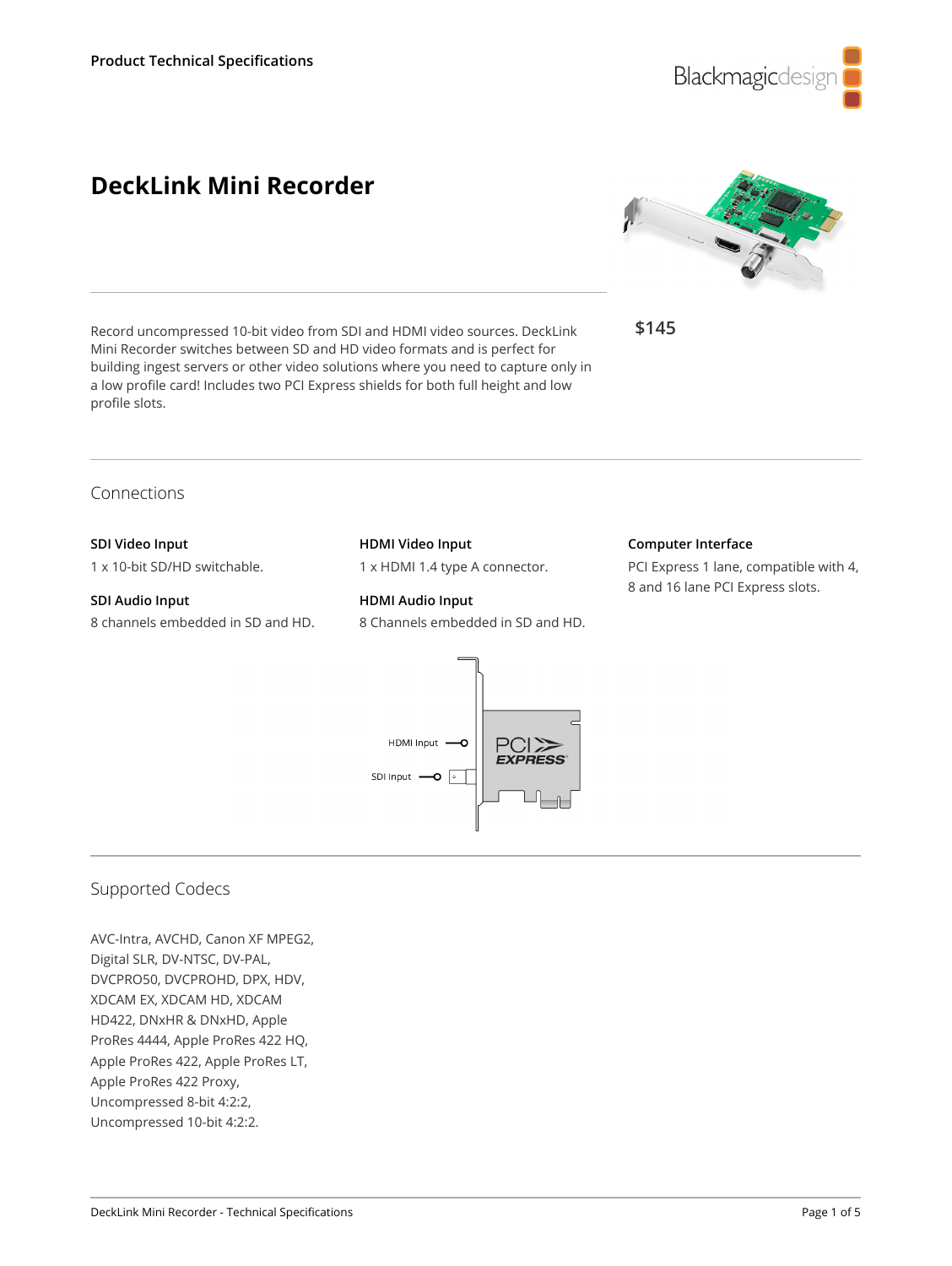# Software

#### **Software Included**

Media Express, Disk Speed Test, LiveKey, Blackmagic Desktop Video Utility and Blackmagic driver on Mac OS and Windows. Media Express, Blackmagic Desktop Video Utility and Blackmagic driver on Linux.

#### **Internal Software Upgrade**

Firmware built into software driver. Loaded at system start or via updater software.

## **Physical Installation**

PCI Express 1 lane, compatible with 1, 4, 8 and 16 lane PCI Express slots on Mac OS, Windows and Linux. Mac systems require a Mac Pro computer with PCI Express slots. Please check the Support pages to see the full system requirements.

# Software Applications



Media Express

## **Other supported applications include:**

Tools On Air Just: Play & Live & In, Softron MovieRecorder & MReplay, Adobe Flash Media Live Encoder, Telestream Wirecast, Livestream Producer, Resolume Arena, Magix Vegas Pro & Movie Edit Pro Premium, Corel VideoStudio Pro, CyberLink PowerDirector, Vidblaster X & Studio & Broadcast, Uniplay One & CG, CasparCG Server, Magicsoft CG, Xsplit Broadcaster, Imagine Communications Velocity & InfoCaster, DevTek Easy Media Suite, Metus Ingest, Boinx Software MimoLive, Cinegy Capture Pro, vMix Live, Renewed Vision ProPresenter, Ventuz Director, Class X Liveboard & Coral CG, Glookast Capturer, Open Broadcaster Software Studio, Nautilus NEMO3D.

Video Standards

## **SD Video Standards**

525i59.94 NTSC, 625i50 PAL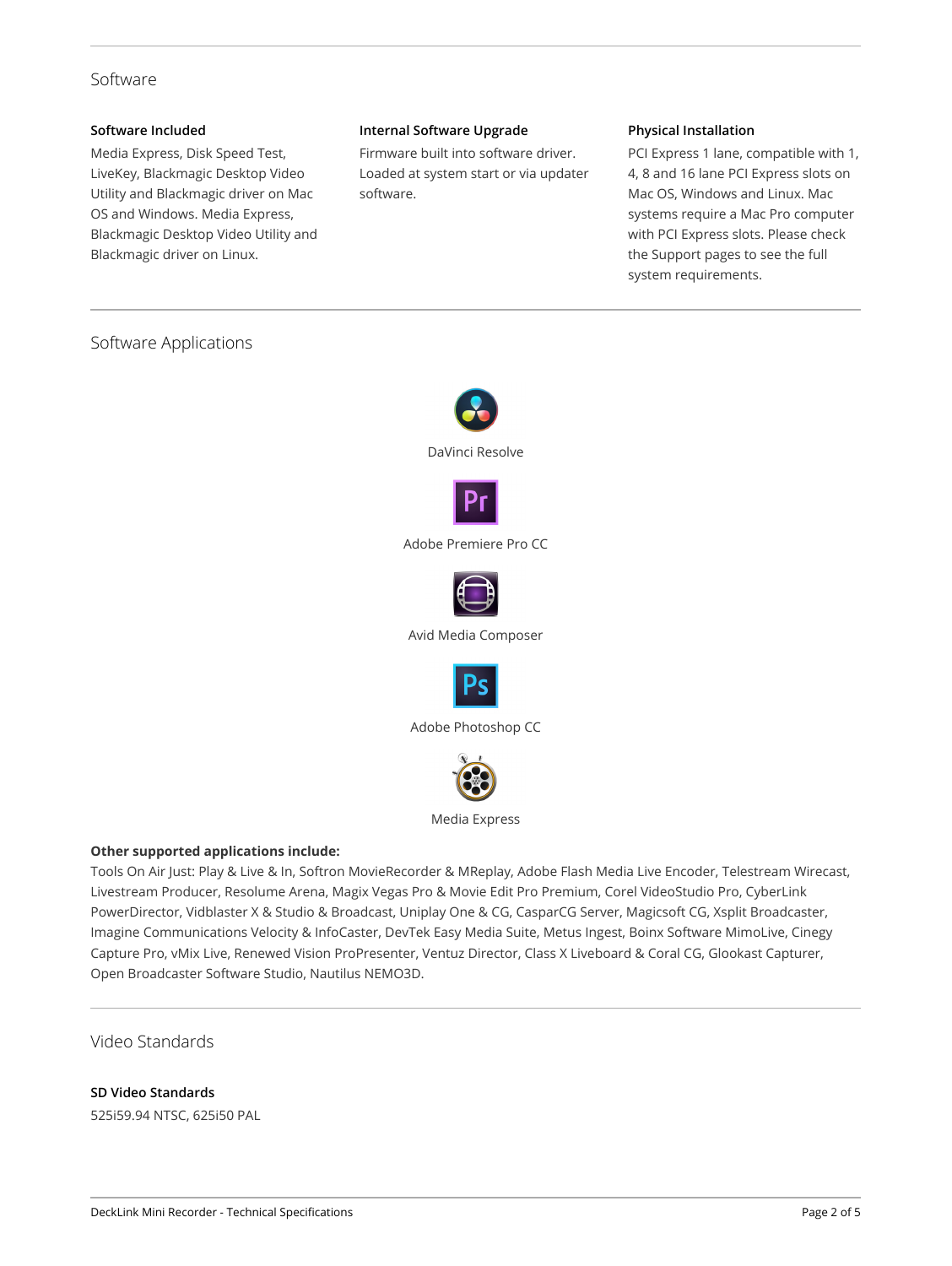#### **HD Video Standards**

720p50, 720p59.94, 720p60 1080p23.98, 1080p24, 1080p25, 1080p29.97, 1080p30, 1080PsF23.98, 1080PsF24, 1080PsF25, 1080PsF29.97, 1080PsF30 1080i50, 1080i59.94, 1080i60

#### **SDI Compliance**

SMPTE 259M and 292M.

#### **SDI Metadata Support**

RP 188/SMPTE 12M-2 and closed captioning.

#### **Audio Sampling**

Television standard sample rate of 48 kHz and 24 bit.

**Color Precision** 8-bit & 10-bit.

## **Video Sampling** YUV 4:2:2.

**Color Space** REC 601, REC 709.

# **Multiple Rate Support**

SDI and HDMI are switchable between standard definitlon and high definition.

## **Copy Protection**

HDMI input is unable to capture from copy protected HDMI sources. Always confirm copyright ownership before capture or distribution of content.

## Processing

**Colorspace Conversion** Hardware based real time. **HD to SD Down Conversion** Software based down conversion during video capture.

#### **HD Up Conversion**

Software based up conversion from SD to 720HD or 1080HD on capture. Selectable between 4:3 pillarbox or 16:9 anamorphic.

# Physical Specifications



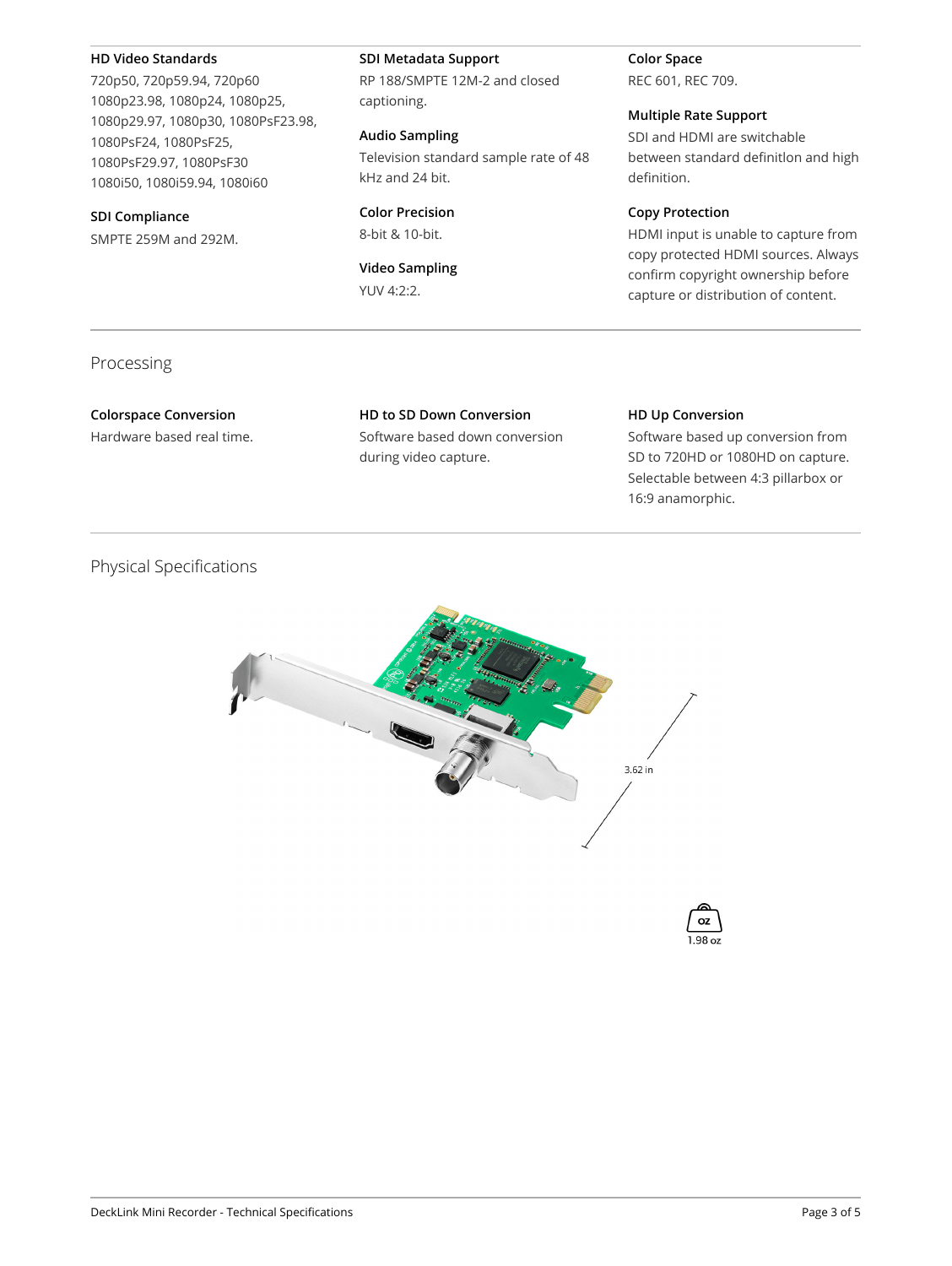# Operating Systems



Mac OS X 10.11 El Capitan, macOS 10.12 Sierra, macOS 10.13 High Sierra or later.



Windows 7, 8.1 and 10, all 64-bit.



Linux

Power Requirements

**Power Consumption** 5 Watts

EMC Certifications

FCC, CE and C-Tick.

Environmental Specifications

**Operating Temperature**

5° to 40° C (32° to 104° F)

**Storage Temperature** -20° to 45° C (-4° to 113° F) **Relative Humidity** 0% to 90% non-condensing

What's Included

DeckLink Mini Recorder Low profile slot bracket SD card with software and manual